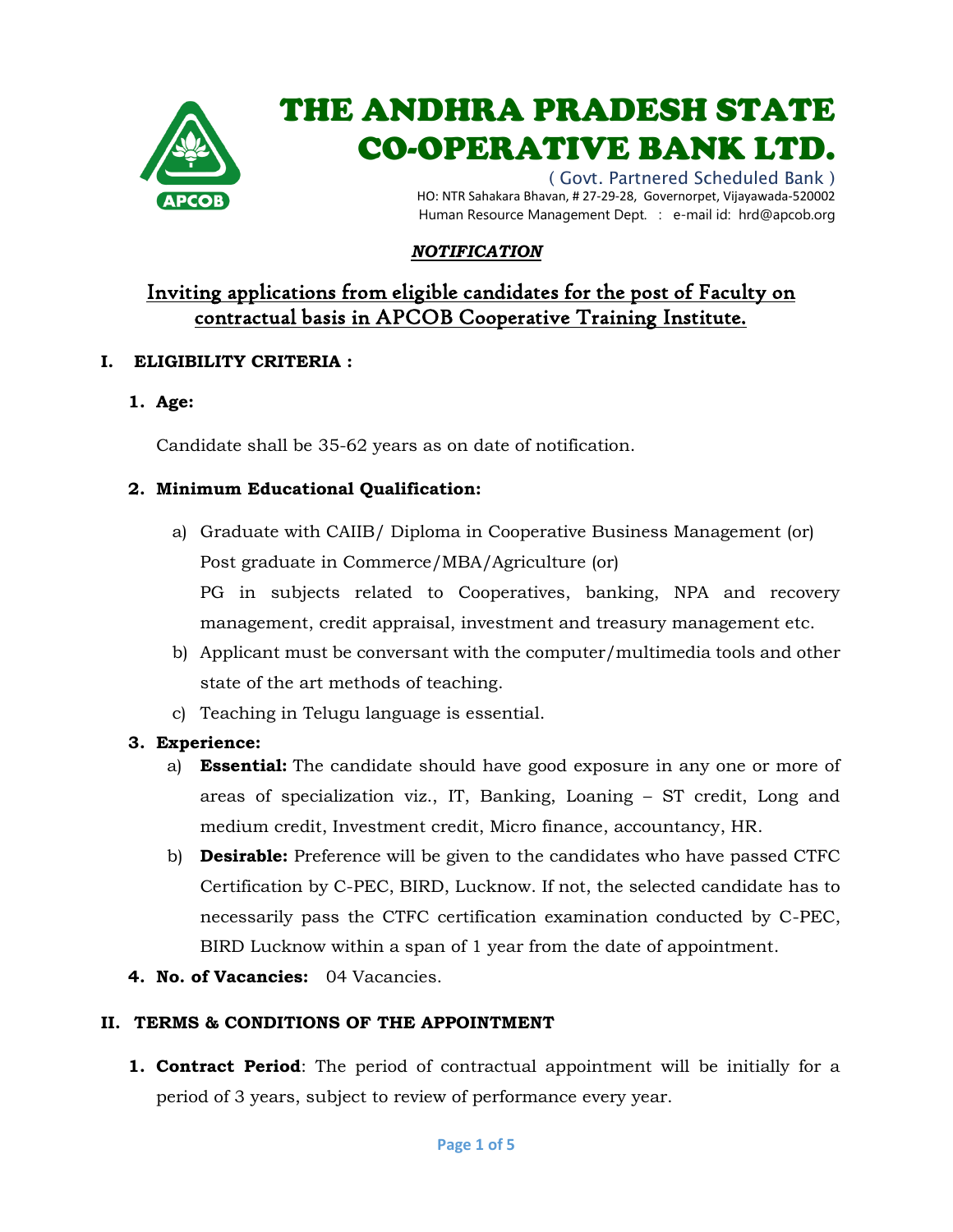#### **2. Remuneration and other perks & allowances**:

- a. Consolidated remuneration of Rs.70,000/- per month + conveyance of Rs.5,000/- per month shall be paid for retired officers selected for the post.
- b. For in-service candidates, pay protection shall be extended.
- c. Deputation/faculty allowance as applicable shall be paid.
- **3. Job location:** Place of posting would be at APCOB CTI, Barkatpura, Hyderabad for the moment. There is a plan to move to Kadapa shortly.
- **4.** The term of contractual appointment between the parties can be terminated by giving one month notice on either side.
- **5. Superannuation benefits:** The faculty on contract shall not be entitled to any superannuation benefits viz., Provident fund, Pension, Gratuity etc.
- **6. Leaves:** Beside weekly holidays and holidays declared under NI Act, Faculty will be granted Casual leaves upto a maximum of 12 days per year during the contract period.

#### **7. General:**

- a) In-service candidate shall be working as AGM/DGM of APCOB or DGM of DCCBs in the state of Andhra Pradesh.
- b) Candidate who has retired on superannuation/VRS from banking industry having requisite academic and professional qualifications with good communication skills will be selected for the post.
- c) Candidate should have retired in AGM & above cadres in APCOB and as DGMs of DCCBs in the state of AP.
- d) In other Banks, candidates should have retired as Scale-IV Officers and above having at least 8 years of experience in the cadres from Scale-II and above.
- e) Knowledge of Telugu language is compulsory.
- f) The maximum permissible age for a retired officer to work as faculty on contract basis is 65 years.
- g) Aptitude in teaching.

#### **III. JOB DESCRIPTION:**

- ◆ Undertaking Training Needs Analysis.
- Assisting in preparation of a training plan of Client Institutions as also of the CTI.
- Specification of training areas for CTI and those for outside training institutions.
- $\div$  Identification of levels of trainables.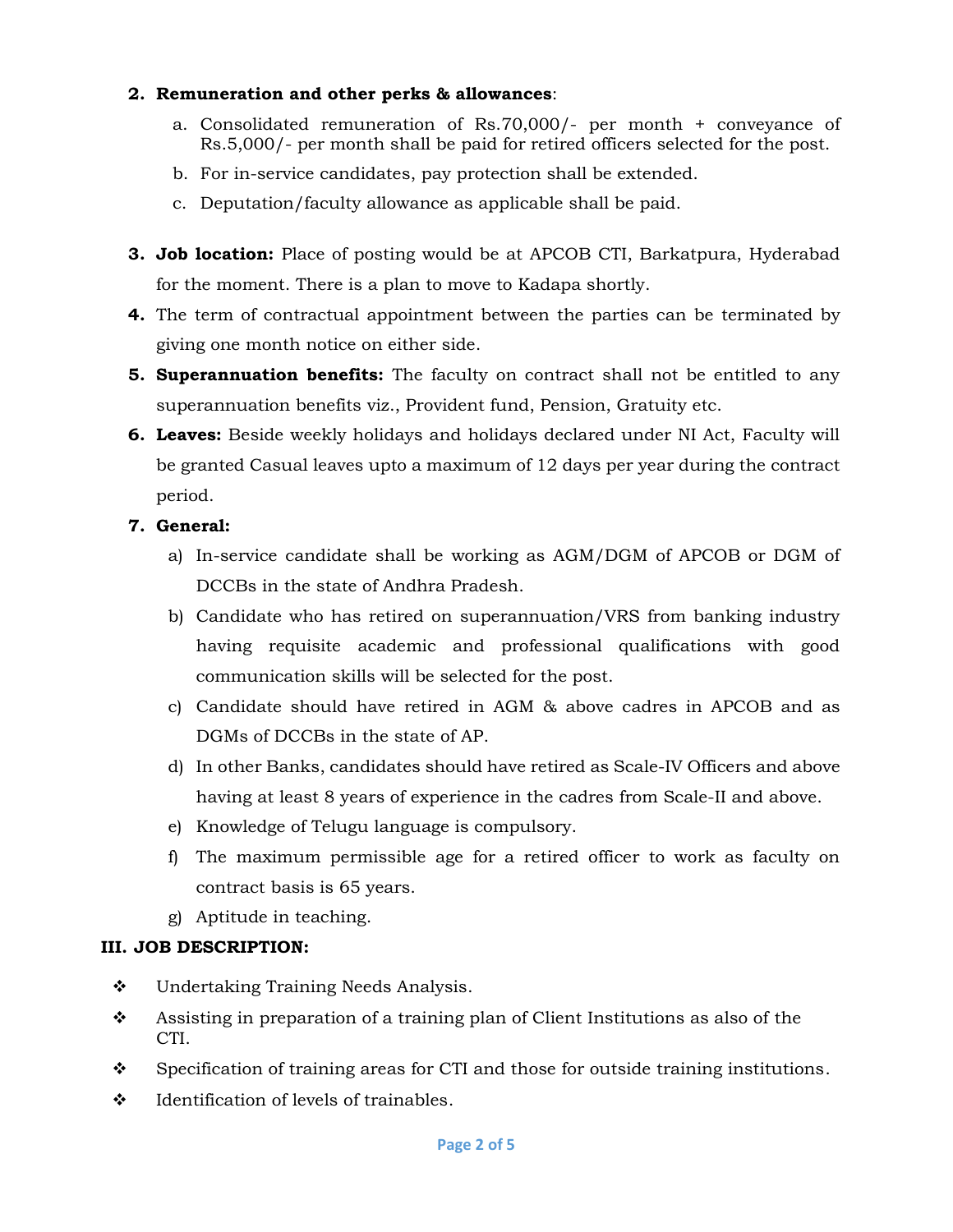- Designing programmes specific for different categories of trainables' in the subject areas and appropriate approvals thereof.
- $\div$  Standardisation of Program through C-PEC.
- Preparation and Announcement of Training Calendar of CTI.
- $\bullet$  Mobilization of Trainables to different programs from various cooperative institutions.
- In conduct of Training Programs / Courses:
	- o Delineation of Program Objectives, Syllabus and Schedule.
	- o Preparation of Session Plan for each session.
	- o Preparation of Program Kit.
	- o Compilation of Reading / Reference Material.
	- o Finalization of Teaching / Training Material : Presentations / Case Studies.
	- o Business Games / Management Games / Discussion Notes / CDs or DVDs or other media
	- o Taking Sessions.
	- o Organizing other Faculty Members / Guest Faculty for various sessions.
	- o Facilitating Group Work.
	- o Organising Field Visits.
	- o Training Assessment and Participants' Feedback.
	- o Classroom Management.
	- o Program-Specific Library Reference Management.
	- o Trainees Management.
	- o Post-Programme Documentation, Reporting and Feedback Record.
	- o Follow-up , if any
	- o Post-Program Impact Evaluation.
- \* Periodic Review and Up-dation of Teaching / Training material and Reading / Reference material.
- Computer-based data-base management  $\&$  analysis for programs/seminars etc.
- $\mathbf{\hat{P}}$  Preparation of research / status papers.
- Organisation of Consultancies and Project Work for Cooperative Institutions.
- Conduct of Seminars / Workshops on Subjects of Topical Importance in CTI or on sponsorship from StCB or State Cooperative Union or other organisations.
- ❖ Conduct of Exposure Tours of Participants.
- Visiting Faculty Assignments in other Institutions.
- $\div$  Own enrichment by way of attending Training / Seminars / Workshops in other institutions.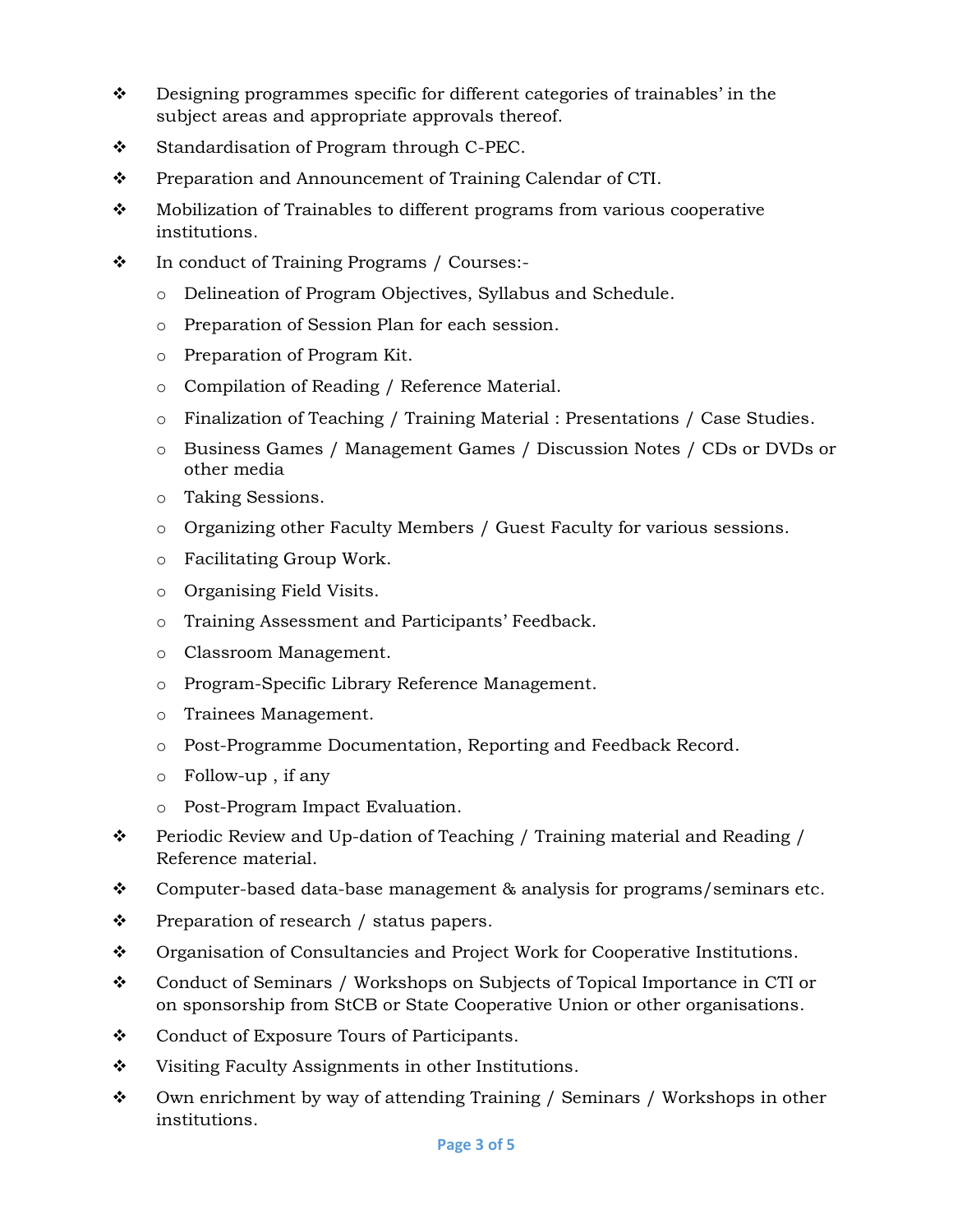$\div$  General Support in administrative and establishment aspects of CTI.

#### **IV. Selection Procedure:**

- 1. The selection of faculty will be done by the Selection Committee through a selection process. Merely satisfying the eligibility norms do not entitle a candidate to be called for Interview. APCOB reserves the right to call only the requisite number of candidates for the Interview after preliminary screening/ short listing with reference to candidates' qualification, experience, profile vis-a-vis job requirements, etc.
- 2. All further announcements/ details pertaining to this process will be provided only on the bank's website [www.apcob.org](http://www.apcob.org/) from time to time.

#### **V. Application Guidelines**:

- 1. Candidates can apply for the post on or before **24.05.2021** in the prescribed proforma application available in the Bank's website [www.apcob.org.](http://www.apcob.org/)
- 2. Interested candidates may submit their application form, in the prescribed format, along with all supporting documents of age proof, Educational qualification, experience, a passport size photo and details of fee payment by way of post.
- 3. The application should be addressed to the Dy. General Manager (HRMD), The A.P. State Cooperative Bank Ltd, NTR Sahakara Bhavan, D.No. 27-29-28, Governorpet, Vijayawada – 520 002 and the envelope containing the application should be superscribed "APPLICATION FOR THE POST OF FACULTY ON CONTRACTUAL BASIS FOR APCOB COOPERATIVE TRAINING INSTITUTE".
- 4. The application fee of Rs. 1000/- shall be paid by way of NEFT to the following account or /Demand Draft in favor of The A.P State Co-operative Bank Ltd., payable at Vijayawada:

Name: APCOB-HRMD; Account no. 992600300000154; IFSC: APBL0000126.

#### **VI. Disclaimer:**

In case it is detected at any stage of recruitment that a candidate does not fulfil the eligibility norms and / or that he / she has furnished any incorrect / false information or has suppressed any material fact(s), his /her candidature will stand cancelled. If any of these shortcomings is / are detected even after appointment, his /her services